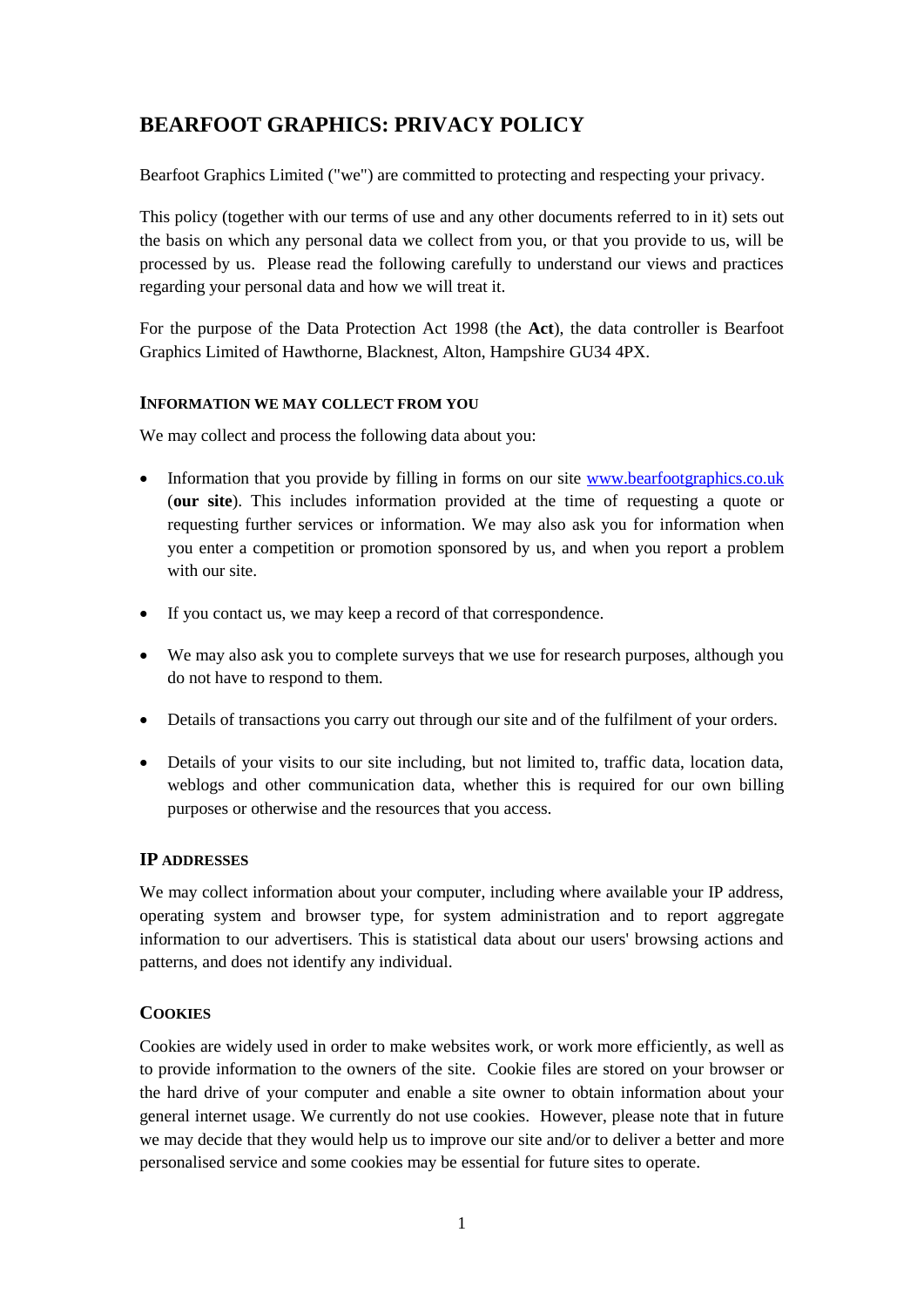If we do use cookies in future, we will publish information about the cookies and how you can block them by activating the setting on your browser which allows you to refuse the setting of all or some cookies.

#### **WHERE WE STORE YOUR PERSONAL DATA**

The data that we collect from you may be transferred to, and stored at, a destination outside the European Economic Area ("EEA"). It may also be processed by individuals operating outside the EEA who work for us or for one of our suppliers. Such individuals maybe engaged in, among other things, the fulfilment of your order, the processing of your payment details and the provision of support services. By submitting your personal data, you agree to this transfer, storing or processing. We will take all steps reasonably necessary to ensure that your data is treated securely and in accordance with this privacy policy.

All information you provide to us is stored on our secure servers. If we have given you (or you have chosen) a password which enables you to access certain parts of our site, you are responsible for keeping this password confidential. We ask you not to share a password with anyone.

Unfortunately, the transmission of information via the internet is not completely secure. Although we will do our best to protect your personal data, we cannot guarantee the security of your data transmitted to our site; any transmission is at your own risk. Once we have received your information, we will use strict procedures and security features to try to prevent unauthorised access.

#### **USES MADE OF THE INFORMATION**

We use information held about you in the following ways:

- To ensure that content from our site is presented in the most effective manner for you and for your computer.
- To provide you with information, products or services that you request from us or which we feel may interest you, where you have consented to be contacted for such purposes.
- To carry out our obligations arising from any contracts entered into between you and us.
- To allow you to participate in interactive features of our service, when you choose to do so.
- To notify you about changes to our service.

Other than sub-contractors or other individuals whom we engage to assist in the provision of our services, we do not pass your data to any third parties.

If you are an existing customer, we will only contact you by telephone or electronic means (email or SMS) with information about goods and services similar to those which were the subject of a previous sale to you.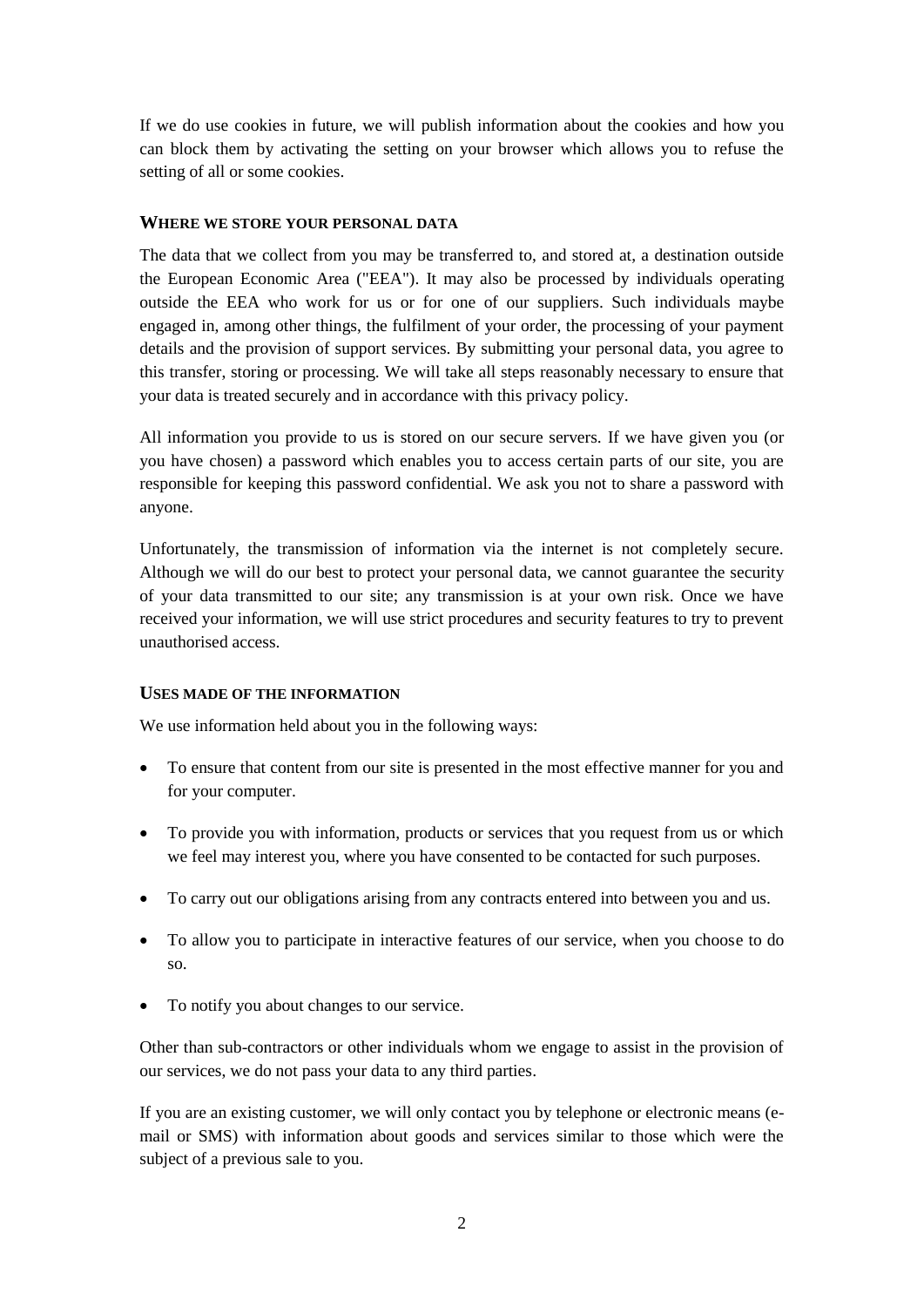If you are a new customer we will contact you by telephone or electronic means only if you have consented to this.

If you do not want us to use your data in this way please tick the relevant box situated on the form on which we collect your data.

#### **DISCLOSURE OF YOUR INFORMATION**

We may disclose your personal information to third parties:

- In the event that we sell or buy any business or assets, in which case we may disclose your personal data to the prospective seller or buyer of such business or assets.
- If Bearfoot Graphics Limited or substantially all of its assets are acquired by a third party, in which case personal data held by it about its customers will be one of the transferred assets.
- If we are under a duty to disclose or share your personal data in order to comply with any legal obligation, or in order to enforce or apply our terms [of use](http://bearfoot-graphics.co.uk/wp-content/uploads/Bearfoot-Graphics-Website-Terms-of-Use-v0.3.pdf) or terms and conditions [of supply and other agreements; or to protect the rights, property, or safety of](http://bearfoot-graphics.co.uk/wp-content/uploads/Bearfoot-Graphics-Limited-Terms-and-Conditions-of-Supply-v0.2.pdf) Bearfoot Graphics Limited, our customers, or others. This includes exchanging information with other companies and organisations for the purposes of fraud protection and credit risk reduction.

# **YOUR RIGHTS**

You have the right to ask us not to process your personal data for marketing purposes. We will usually inform you (before collecting your data) if we intend to use your data for such purposes or if we intend to disclose your information to any third party for such purposes. You can exercise your right to prevent such processing by checking certain boxes on the forms we use to collect your data. You can also exercise the right at any time by contacting us at info@bearfootgraphics.co.uk.

Our site may, from time to time, contain links to and from the websites of our partner networks, advertisers and affiliates. If you follow a link to any of these websites, please note that these websites have their own privacy policies and that we do not accept any responsibility or liability for these policies. Please check these policies before you submit any personal data to these websites.

#### **ACCESS TO INFORMATION**

The Act gives you the right to access information held about you. Your right of access can be exercised in accordance with the Act. Any access request may be subject to a fee of £10 to meet our costs in providing you with details of the information we hold about you.

#### **CHANGES TO OUR PRIVACY POLICY**

Any changes we may make to our privacy policy in the future will be posted on this page and, where appropriate, notified to you by e-mail.